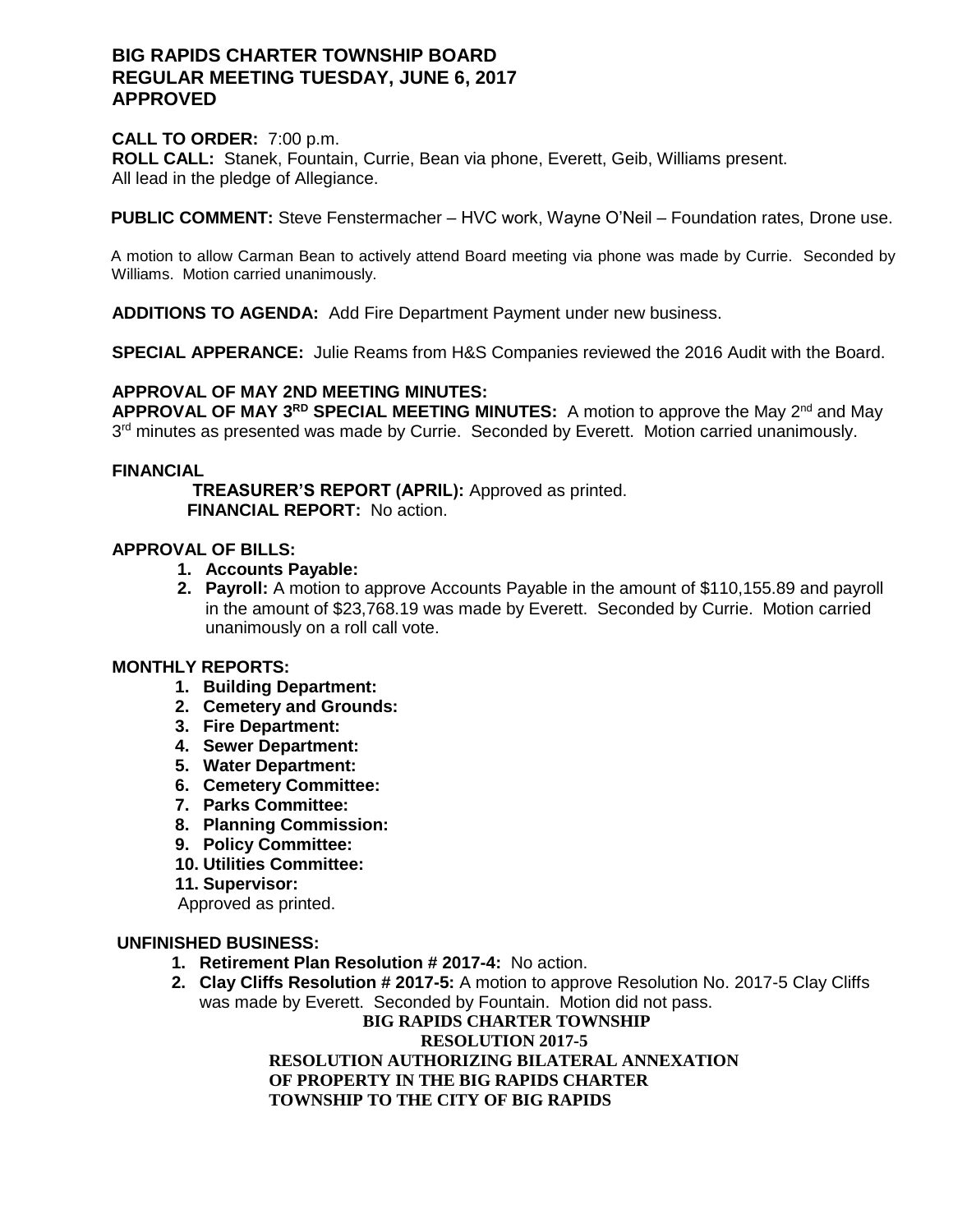WHEREAS, in accordance with the provisions of Section 9 (8), Public Act 219 of 1970, 2 petitions have been filed asking that the following described parcels of property in Big Rapids Charter Township be annexed to the City of Big Rapids;

Beginning at a point on the South line of Section 10, T15N R10W, that is 473 feet West of the Southeast corner of the SW ¼ of the SE ¼ of said Section 10 running thence North along the West side of the Public School property, 203 feet, thence West parallel with the Section line 510 feet, thence South 203 feet to a point on the Section line, thence East 510 feet to the point of beginning, containing 2.3 acres of land. AND

A parcel commencing at the Southwest corner of Block 5, of P.M. Brown's Second Addition to the City of Big Rapids; thence South to the Section line dividing Sections 10 and 15*;* thence East along said Section line 473 feet to the Southeast corner of Southwest  $\frac{1}{4}$  of Southeast  $\frac{1}{4}$  of Section 10; thence North to the South line of P.M. Brown's Third Addition to the City of Big Rapids, thence West along said South line of P.M. Brown's Third Addition and P.M. Brown's Second Addition to the point of beginning, all being in the Southwest  $\frac{1}{4}$  of Southeast  $\frac{1}{4}$  of Section 10, Township 15 North, Range 10 West, Big Rapids Township, Mecosta County, Michigan.

AND

The North 100 feet of Lots 8, 9, and 10 of Block 9 Hutchinson's Addition to the City of Big Rapids, Michigan, subject to the oil and gas rights agreement recorded in Liber 222 of Deeds, page 1, Mecosta County Register of Deeds office.

AND

That part lying West of the City Limits of the City of Big Rapids which is a parcel of land commencing at the Southwest corner of the vacated Finley Avenue adjacent to Block 74 of Warren and Bronson's Subdivision of the SE ¼ of SE ¼ of Section 10, T15N, R10W, Michigan; thence North to the South line of P.M. Brown's Third Subdivision; thence East to the West line of said vacated Finley Avenue; thence South along said line to point of beginning.

WHEREAS, it appears from both Petitions that the above described land is adjacent to the corporate limits of the City of Big Rapids, Michigan, that there are no qualified electors residing on the land proposed to be annexed; that the petitioners (Big Rapids Public School District and the Big Rapids Charter School) hold the record legal title to all of the land proposed to be annexed; that petitioners are named on the assessment rolls of the Township as owners of all real property to be annexed and have waived the ten day notice from the Township Treasurer to which they would be entitled under the annexation law;

NOW, THEREFORE, BE IT RESOLVED that the Township Board of the Big Rapids Charter Township does hereby approve in accordance with the provisions of Section 9 (8) Public Act 219 of 1970, State of Michigan, of the annexation of the following described parcels of property in Big Rapids Charter Township to the City of Big Rapids:

Beginning at a point on the South line of Section 10, T15N R10W, that is 473 feet West of the Southeast corner of the SW ¼ of the SE ¼ of said Section 10 running thence North along the West side of the Public School property, 203 feet, thence West parallel with the Section line 510 feet, thence South 203 feet to a point on the Section line, thence East 510 feet to the point of beginning, containing 2.3 acres of land.

AND A parcel commencing at the Southwest corner of Block 5, of P.M. Brown's Second Addition to the City of Big Rapids; thence South to the Section line dividing Sections 10 and 15*;* thence East along said Section line 473 feet to the Southeast corner of Southwest ¼ of Southeast ¼ of Section 10; thence North to the South line of P.M. Brown's Third Addition to the City of Big Rapids, thence West along said South line of P.M. Brown's Third Addition and P.M. Brown's Second Addition to the point of beginning, all being in the Southwest  $\frac{1}{4}$  of Southeast  $\frac{1}{4}$  of Section 10, Township 15 North, Range 10 West, Big Rapids Township, Mecosta County, Michigan.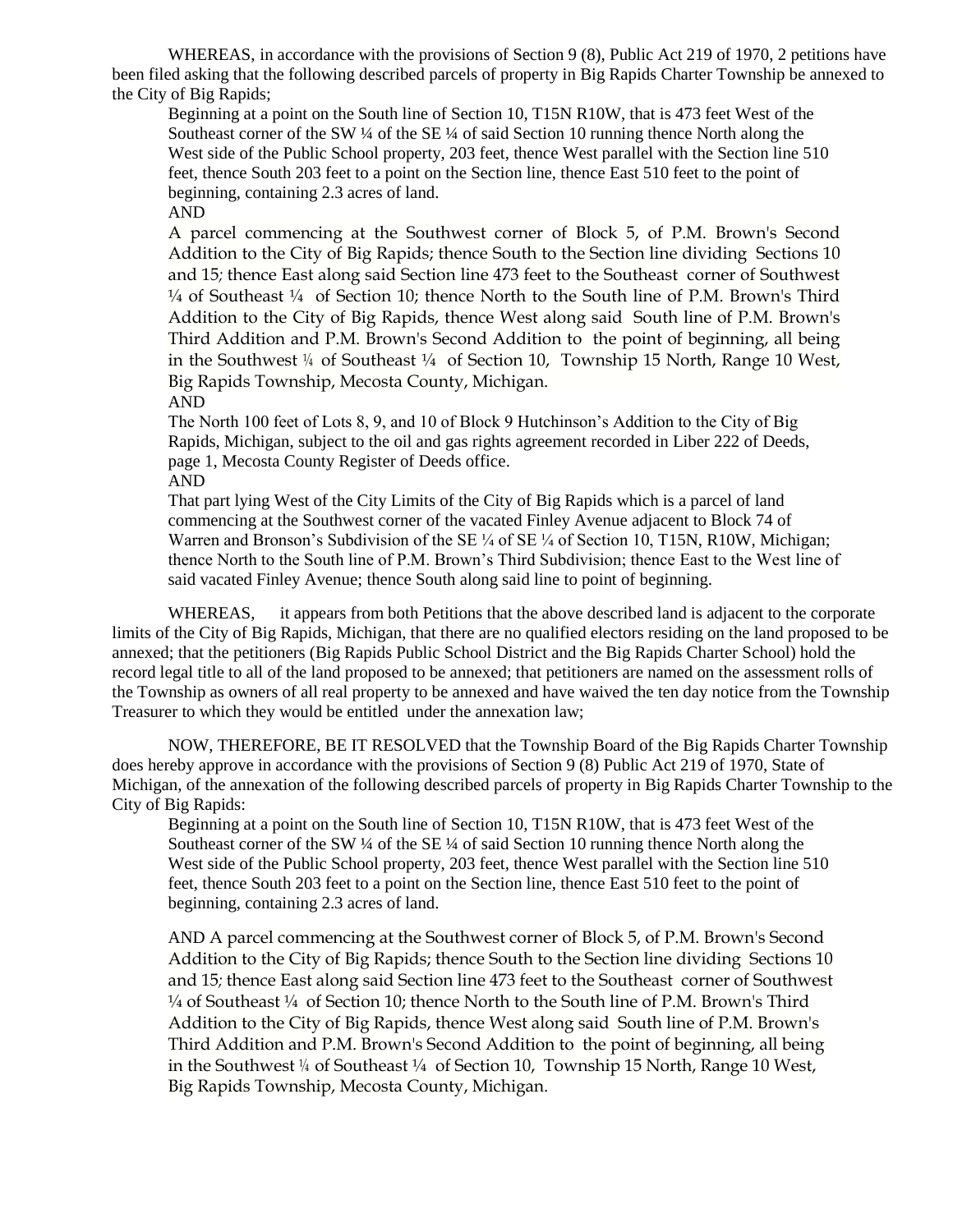AND The North 100 feet of Lots 8, 9, and 10 of Block 9 Hutchinson's Addition to the City of Big Rapids, Michigan, subject to the oil and gas rights agreement recorded in Liber 222 of Deeds, page 1, Mecosta County Register of Deeds office.

AND That part lying West of the City Limits of the City of Big Rapids which is a parcel of land commencing at the Southwest corner of the vacated Finley Avenue adjacent to Block 74 of Warren and Bronson's Subdivision of the SE ¼ of SE ¼ of Section 10, T15N, R10W, Michigan; thence North to the South line of P.M. Brown's Third Subdivision; thence East to the West line of said vacated Finley Avenue; thence South along said line to point of beginning.

BE IT FURTHER RESOLVED that the City of Big Rapids place a deed restriction on all preceding properties that requires properties to always be used for public use and that Big Rapids Charter Township residents have equal access to the property as do City residents.

\_\_\_\_\_\_\_\_\_\_\_\_\_\_\_\_\_\_\_\_\_\_\_\_\_\_\_\_\_ \_\_\_\_\_\_\_\_\_\_\_\_\_\_\_\_\_\_\_\_\_\_\_\_\_\_\_\_\_\_\_\_\_\_\_\_

BE IT FURTHER RESOLVED that the Township Clerk forward certified copies of this resolution to the City Clerk of the City of Big Rapids, the County Clerk of the County of Mecosta, and the Secretary of State of the State of Michigan.

Yeas: Stanek, Fountain, Everett.

Nays: Currie, Bean, Geib, Williams.

RESOLUTION FAILED DUE TO LACK OF SUPPORT.

Date Rene Fountain Township Clerk

#### **NEW BUSINESS:**

- **1. Audit approval:** A motion to approve the 2016 Audit as presented was made by Bean. Seconded by Williams. Motion carried unanimously.
- **2. Cemetery Committee recommendation to go to a single grave price of \$400.00:** A motion to set the price of a single grave at Highland View Cemetery at \$400.00 was made by Fountain. Seconded by Everett. Roll Call Vote: Fountain – yes, Everett – yes, Geib – yes, Williams – yes, Bean – no, Currie – no, Stanek – yes. Motion carried.
- **3. Utilities Committee recommendation to change our flat rate customers from 32.75 to 36.75 per month.** A motion to increase the flat rate for sewer customers from \$32.75 to \$36.75 per month effective June 1, 2017 was made by Currie. Seconded by Geib. Motion carried unanimously on a roll call vote.
- **4. Recommendation to hire Elizabeth Bryant as a firefighter and to promote Dryden Hauger.** A motion to hire Elizabeth Bryant as a firefighter and to promote Dryden Hauger to a firefighter was made by Williams. Seconded by Everett. Motion carried unanimously.
- **5. To join with the Mecosta Conservation District for Hazardous Waste Cleanup again this year. (\$1000.00)** A motion to join the Mecosta Conservation District for Hazardous Waste Cleanup again this year for \$1,000.00 was made by Currie. Seconded by Williams. Motion carried unanimously on a roll call vote.
- **6. Continue with our Pictometry license by paying half the yearly fee (\$1100.00):** A motion to continue Pictometry by paying half the yearly fee of \$1,100.00 was made by Fountain. Seconded by Currie. Motion carried unanimously on a roll call vote.
- **7. State foreclosed property-we have second right of refusal (05-010-010-300 and 05- 017-003-501)**: No Action.
- **8. Medical Marijuana:** A motion for the Township to not take action regarding the Medical Marijuana Issue was made by Bean. Seconded by Currie. Roll Call Vote: Bean – yes, Currie – yes, Everett – no, Geib – yes, Williams – yes, Fountain – yes, Stanek – no. Motion carried.
- **9. Fortino law suit:** No Action.